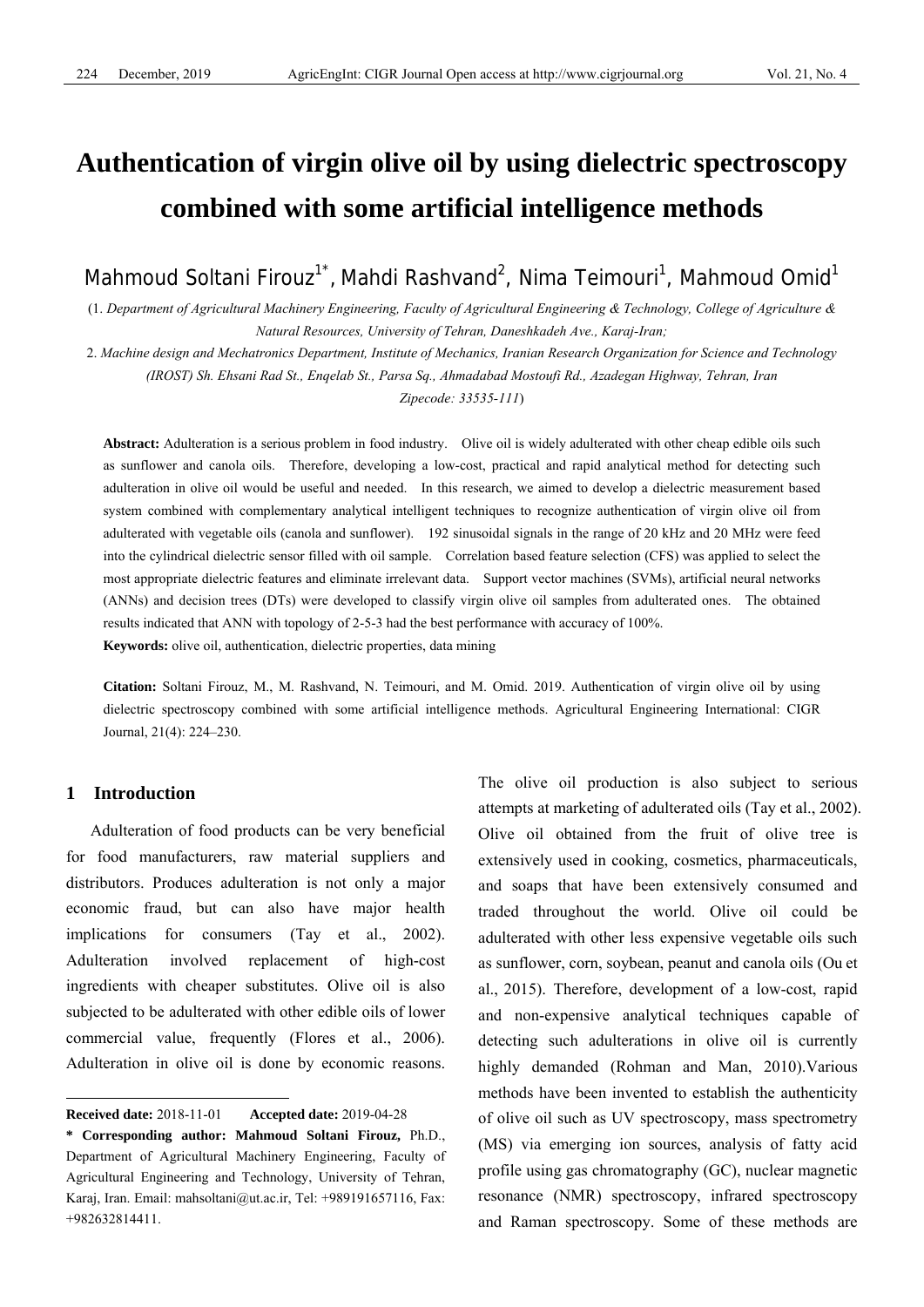time consuming, expensive, generally destructive (the examined sample is unusable) of the sample material and require a high degree of technical knowledge when interpreting the data. There is an increasing demand for the development of new rapid and sensitive methods instead of traditional time-consuming and expensive analysis techniques (Gurdeniz and Ozen, 2009).

Tay et al. (2002) focused on the application of Fourier transform infrared spectroscopy to identify the adulteration of olive oils adulterated with varying concentrations of sunflower oil. Gurdeniz and Ozen (2009) focused on the detection and quantification of extra-virgin olive oil adulterated with different edible oils using mid-infrared (IR) spectroscopy with chemometrics. They analyzed the obtained data with a general principle component analysis (PCA) model and partial least square (PLS). Rohman and Man (2010) developed a Fourier transform infrared spectroscopy for analysis of extra virgin olive oil adulterated with palm oil. They used PLS and principle component regression (PCR) optimized for constructing the calibration models. The discriminant analysis was also used for the classification analysis between pure olive oil and that adulterated with the other vegetable oils (palm oil, corn oil, canola oil and sunflower oil). The main problems of the mentioned methods are their high complexity and cost of implementation. Thus, developing a new method that can solve such problems with high precision and low processing time is necessary. Therefore, implementing non-destructive and cheap techniques such as dielectric spectroscopy with its remarkable advantages like high accuracy, quick response and high repeatability is inevitable. Then, due to the advantages of dielectric spectroscopy technique, it can be properly applied to detect adulteration in olive oil. This study aims to demonstrate the applicability of dielectric measurements as a rapid method combined with complementary analytical intelligent techniques to improve determination of olive oil adulteration with vegetable oils (canola and sunflower). In the previous work (Rashvand et al., 2016), PCA and LDA techniques were used to detect the adulteration of olive oil. In this research, other techniques (ANN, SVMs and DTs) were used to validate the test.

## **2 Materials and methods**

## **2.1 Sample preparation**

Virgin olive oil samples were obtained from Khorramshar Extraction Oil Company. Sunflower and canola oils are the main edible oils that are used in adulteration of virgin olive oil, due to their low price, appearance and chemical similarities of adulterated olive oil by these oils with the original ones. So, the samples of sunflower and canola oils were prepared at the same time as preparing virgin olive oil. For canola and sunflower oils adulteration, virgin olive oil samples were blended with canola and sunflower oils at 0%-50% (cc/cc). Finally, three classes including virgin olive oil and olive oil mixed with sunflower and canola oils were obtained. Composition of each corn/sunflower adulterated olive oil sample is presented in Table 1.

**Table 1 Volumetric percentages of sunflower, canola and olive oil in 5%-50% adulterated samples** 

| Sample number  | Olive oil $(\% )$ |              | Adulterated oil       |
|----------------|-------------------|--------------|-----------------------|
| 1              | 100               | $\mathbf{0}$ |                       |
| $\overline{2}$ | 95                | 5            |                       |
| 3              | 90                | 10           |                       |
| $\overline{4}$ | 80                | 20           | Sunflower oil $(\% )$ |
| 5              | 70                | 30           |                       |
| 6              | 60                | 40           |                       |
| 7              | 50                | 50           |                       |
| 8              | 95                | 5            |                       |
| 9              | 90                | 10           |                       |
| 10             | 80                | 20           |                       |
| 11             | 70                | 30           | Canola oil (%)        |
| 12             | 60                | 40           |                       |
| 13             | 50                | 50           |                       |

#### **2.2 System setup**

An electronic system was designed to extract dielectric features based on dielectric measurement in the range of radio frequency. The electrodes of the cylindrical capacitive-based sensor probe were made of cupper material with volume of 100 cc (Figure 1).

The block diagram of the system is shown in Figure 2. An AVR microcontroller (ATmega 16), a cylindrical capacitive sensor, signal conditioning circuit (AD 8302), voltage dividing circuit, 16×2 LCD display, sinusoidal signal generator unit, universal serial receiver and transmitter (USART) and a personal computer (PC) are the main components of the system (Rashvand et al., 2016). Phase shift and gain are related to the dielectric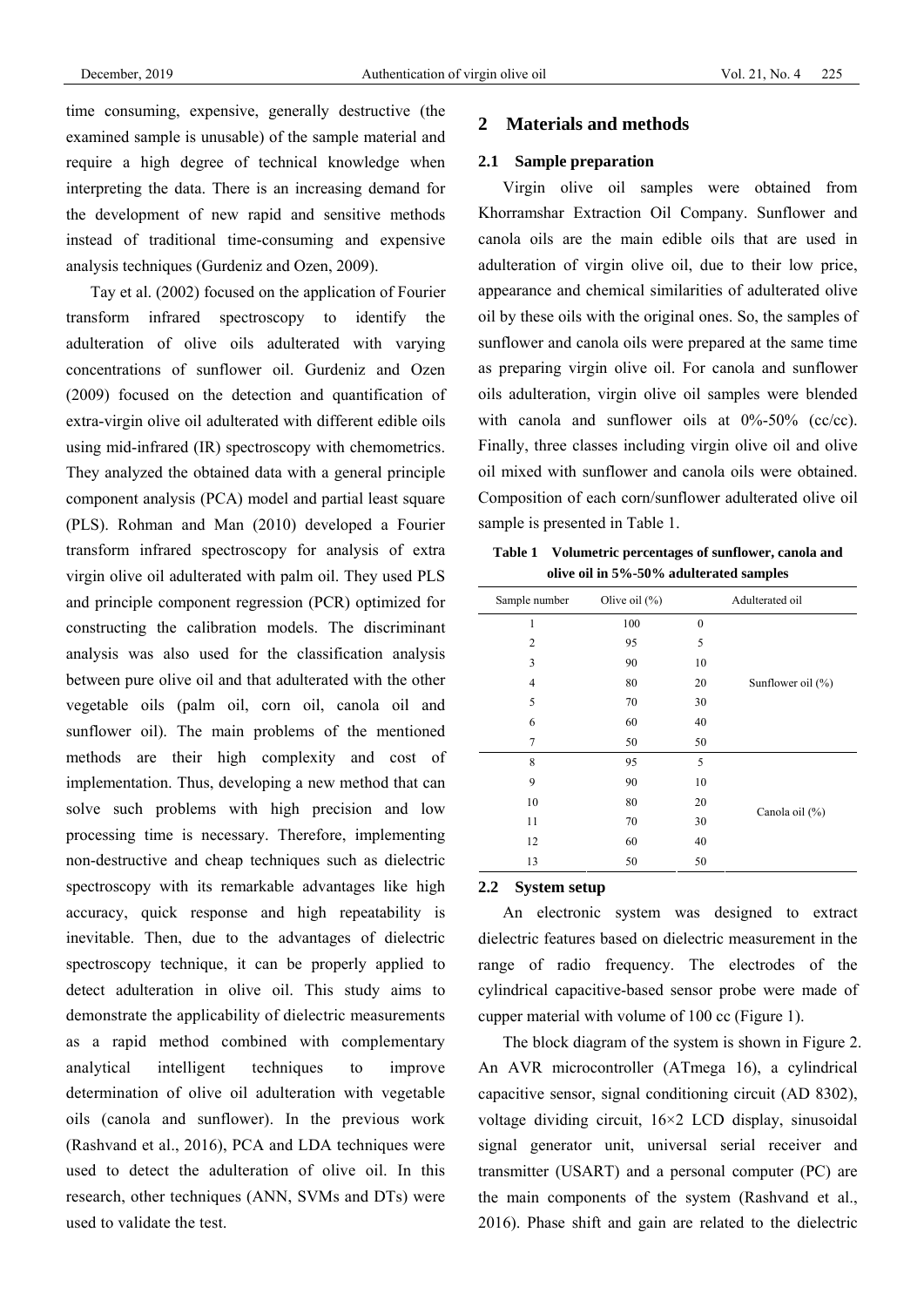constant and the loss factor of dielectric material in the capacitive sensor (Soltani et al., 2015)

$$
\varepsilon' = \left(1 + \frac{\Delta \varphi}{360d} \frac{c}{f}\right)^2\tag{1}
$$

$$
\varepsilon'' = \frac{\Delta A}{8.68\pi \times d} \frac{c}{f} \sqrt{\varepsilon'}
$$
 (2)

where, *c* is the speed of light (m s<sup>-1</sup>); *f* is the frequency of signal (Hz); *d* is the thickness of the layer of material (m); Δ*A* is the attenuation in decibels, and Δ*ϕ* is the phase shift in degree.



Figure 1 The designed capacitive-based sensor probe for authentication of virgin olive oil



Figure 2 Block diagram of the developed electronic system

In this study, we had no intention of measuring the dielectric constant and the loss factor of oil samples, precisely. We intended to authenticate the virgin olive oil using the voltages related to the dielectric constant and the loss factor by means of artificial intelligence methodologies. Therefore, the measured voltages and related code of frequencies were transferred to the MATLAB 2014a.

Electrical experiments were carried out at room temperature ( $24^{\circ}$ C $\pm$ 1 $^{\circ}$ C). The frequency range between 20 kHz and 20 MHz sinusoidal signal was selected to feed into the capacitor probe and then 384 voltage values (192 for phase shift and 192 for gain) were extracted and recorded in a personal computer and analyzed in

#### MATLAB software.

#### **2.3 Feature selection**

In the real-time classification, to improve performance of classifier, selection of beneficial features and elimination of irrelevant data seems to be necessary, because the system should be easily trainable and automated. Another advantage of selection of useful data set is improvement of system's ability and rapidity. Several techniques have been developed for selection of the important features. One of them is correlation based feature selection (CFS). CFS algorithm uses a heuristic to evaluate the score of a subset of features and the subset with the highest correlation to the class and the lowest intercorrelation is selected for classification (Hall, 1999). The CFS algorithm has been carried out on the dielectric attributes using MATLAB software.

#### **2.4 Principal component analysis (PCA)**

Component analysis is an unsupervised approach to finding the right features from the data. The most common method to analyze data is principal component analysis (PCA). In PCA, the data with d-dimension is transferred to a lower-dimensional space (Rashvand et al., 2016). This would reduce the degrees of freedom, reduce the space and time complexities. The goal is to represent the data in a space that describes the variation in a sum-squared error sense, in the best way (Duda et al., 2012)

#### **2.5 ANN modeling**

ANNs is one of the subcategories of artificial intelligence science that is widely used in data analysis and modeling. Various types of ANNs have been developed. Multilayer perceptron (MLP) is commonly used for classification and function approximation purposes (Mollazade et al., 2012). Input layer, hidden layer (s) and output layer constitute the MLP structure. MLP is a feed-forward neural network (FFNN), meaning that the data flows in one direction from input layer to output. Error minimization can be performed by gradient descent with momentum (GDM), this method was used to classify different classes of oil.

## **2.6 Support vector machines (SVMs)**

Kernel trick is one of the common techniques to solve nonlinear solvable problems. This technique is based on the inner product of input data, and a definition of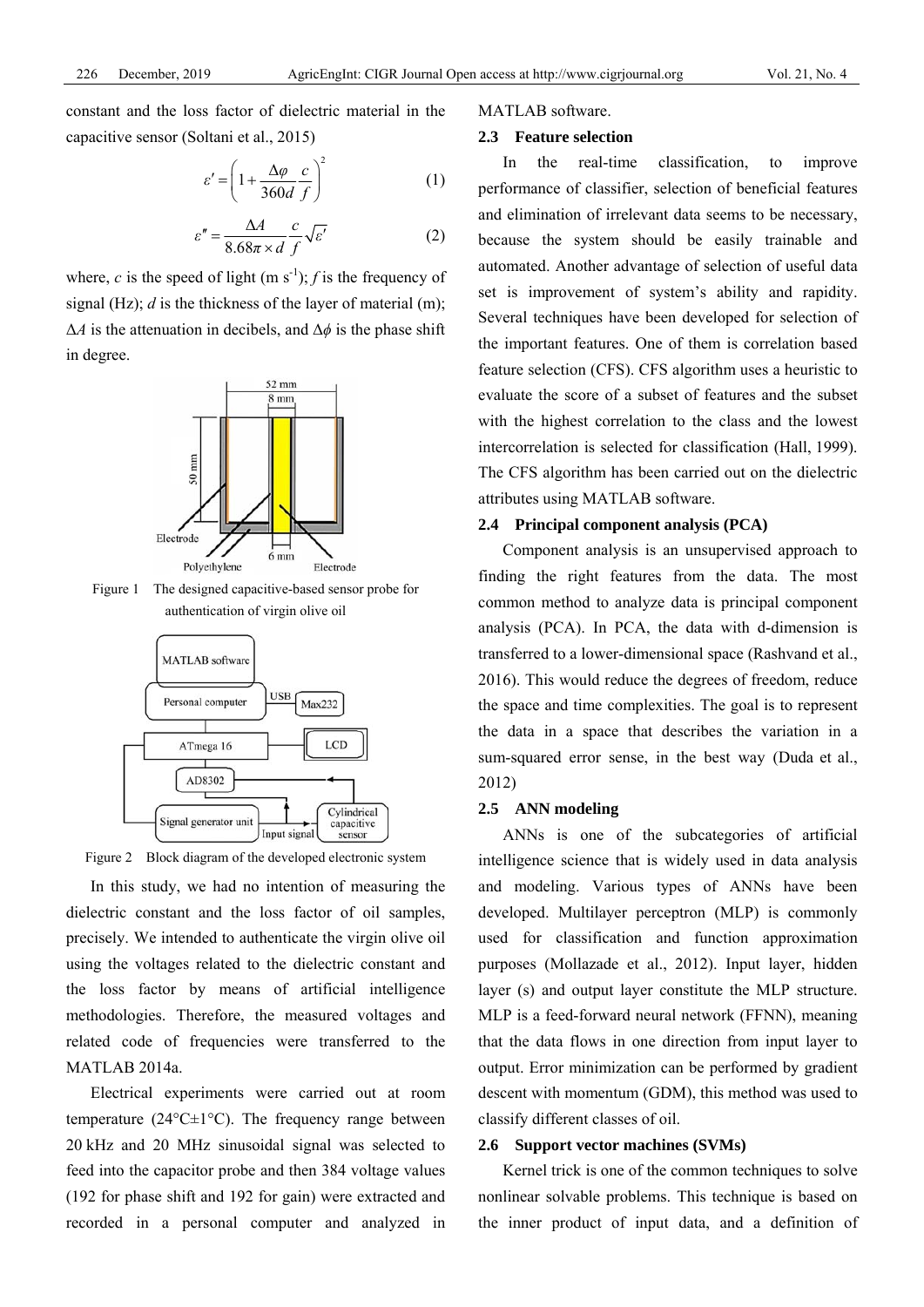suitable kernel function. The idea of the kernel function is to enable operations to be performed in the input space rather than the potentially high dimensional feature space. Hence the inner product does not need to be evaluated in the feature space (Omid, 2011). In this study, the polynomial function was chosen to classify the data set.

#### **2.7 Decision trees (DTs)**

DTs are extremely useful supervised learning tools in the field of data mining. These are a type of machine learning classifiers in which a divide-and-conquer approach leads to a style of representation called tree (Mollazade et al., 2012). The DTs are organized in a way that at each layer one class is rejected. The last remaining class at the bottom of the tree is considered as the winning class. In the structure of DTs, nodes involve testing a particular feature of the raisin selected feature's vector (Kirchner et al., 2006). The outgoing branches of a node correspond to possible outcomes of the test at that node. There are a large number of DT induction algorithms described completely in the machine learning and applied statistic literatures. In the current work, three different DT induction algorithms were used to classify oil. These algorithms were J48, LMT (a classifier that combines logistic regression and decision tree learning), and CART (classification and regression trees). Readers can refer to Witten and Frank (2016) to get more information about these algorithms.

## **3 Result and discussion**

#### **3.1 Electrical measurements**

The electrical experiments were carried out in the range of 20 kHz to 20 MHz. All of the samples were categorized into three different classes which include virgin olive oil, olive adulterated by sunflower oil and olive adulterated by canola oil (respectively 25, 175, and 175 samples). We intended to consider the influence of different concentration of sunflower and canola oils in olive oil and evaluate the developed system. In this research, there were 375 observations with 384 variables (phase shift and gain, each equals to 192). Figure 3 and Figure 4 show a typical phase shift and gain related to virgin olive oil and adulterated samples, respectively.

The samples were divided into three groups randomly (50% of the set was used for training, 20% for validation, and the remaining 30% for testing of the network).







virgin and adulterated oils

## **3.2 Feature selection**

To eliminate irrelevant features through dielectric voltages, CFS was performed. For oils, among dielectric voltages, more appropriate attributes were selected by the software. In the prediction of adulteration, CFS reduced the size of feature vector from 384 attributes to 43 features.

#### **3.3 PCA**

The PCA technique was used to reduce the dimension of data set and based on this method, the first component (PC1) and the second component (PC2) were extracted from 43 attributes. PC1 and PC2 contain 90.14% of total variance of the features. The result of PCA is illustrated in Figure 5. The observation of PCA score plots for all oil samples showed an acceptable performance in the identification of three categories.

#### **3.4 ANN**

Structure of ANNs has an important role in the output of developed models. The main parameters affecting the performance of ANNs are input variables, number of hidden layers and number of nodes in each hidden layer. With increasing number of hidden layers, ANN becomes more complicated and time consuming that is not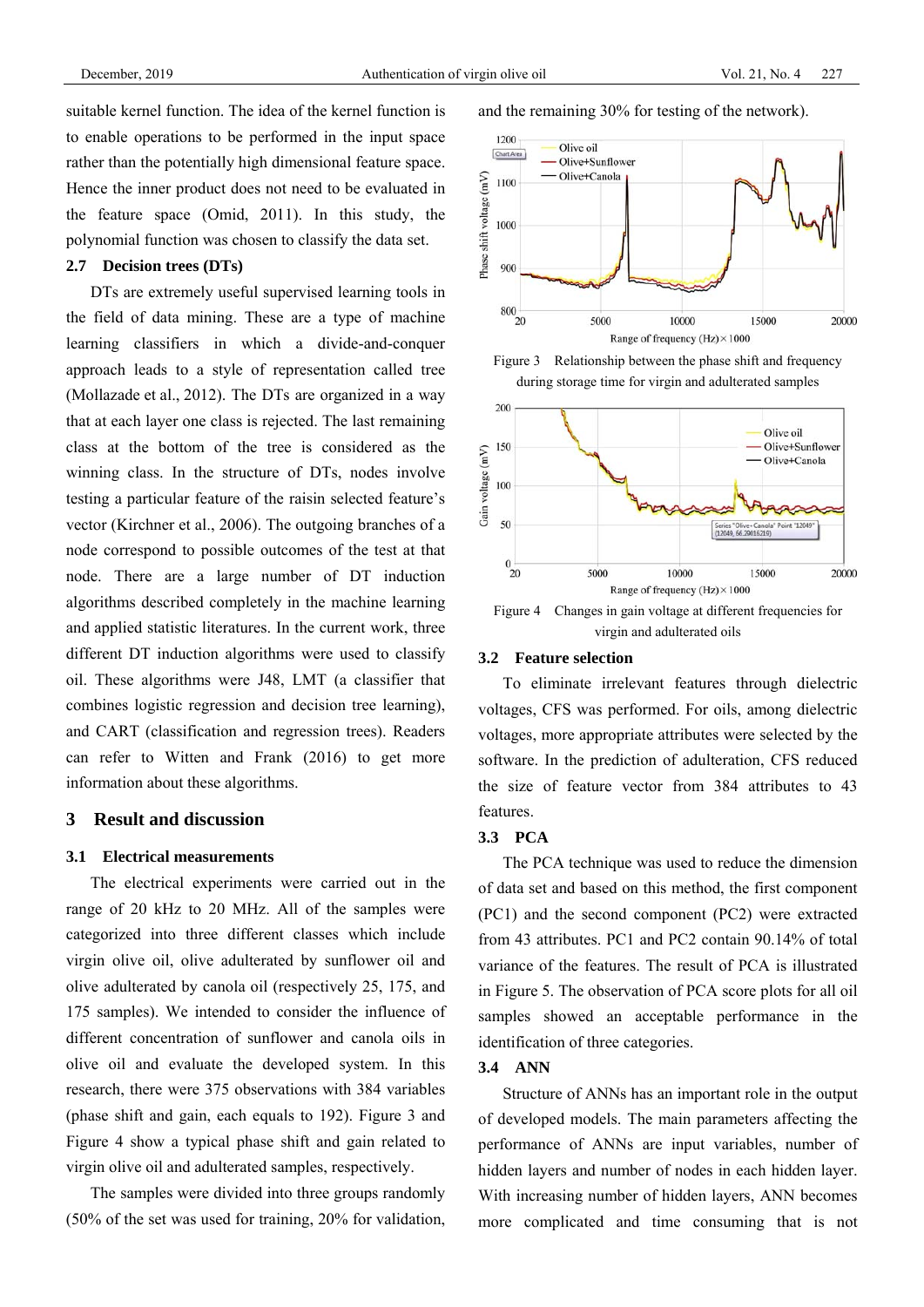appropriate for an online process. So, in this research, MLP with one hidden layer was used in the structure of ANNs. To obtain the best model with the highest performance, ANNs with different number of neuron in the hidden layer were performed and evaluated. Figure 6 shows the total accuracy of ANNs with different number of neurons using the test data (112 samples). The best result was obtained using ANN with 5 neurons in the hidden layer with accuracy of 100%. It means that ANN with topology of 2-5-3 has a perfect capability to classify oil samples into three different categories.



Figure 5 PCA score plot for different concentration of edible vegetable oils in virgin olive oil





The confusion matrix of the selected ANN is presented in Table 2. As shown in Table 3, the developed model perfectly classified oil samples.

**Table 2 Confusion matrix of ANN obtained from test data** 

| sets |  |  |
|------|--|--|
|      |  |  |

| Predicted |    | Desired   |           |
|-----------|----|-----------|-----------|
|           | 00 | <b>OS</b> | <b>OC</b> |
| 00        |    |           |           |
| <b>OS</b> | 0  | 47        |           |
| OC.       |    |           | 60        |

**Table 3 Values of sensitivity, specificity and accuracy indices for ANN classifier** 

| Parameters          |         | Class |     |
|---------------------|---------|-------|-----|
|                     | $^{00}$ | OS    | OС  |
| Sensitivity $(\%)$  | 100     | 100   | 100 |
| Specificity $(\% )$ | 100     | 100   | 100 |
| Accuracy $(\% )$    | 100     | 100   | 100 |

## **3.5 Support vector machines (SVMs)**

Selection of an appropriate kernel function was made by trial and error method on the test set (Mollazade et al., 2012). In this study, polynomial function was used to classify the test data. The confusion matrix for the test samples is presented in Table 4. Also, the amount of three indices (*Se*, *Sp*, and *Ac*) is presented in Table 5. The result shows that just one of the adulterated samples (OS) was misclassified into OC class and the others were successfully categorized.

**Table 4 Confusion matrix obtained from the evaluation of SVMs with polynomial kernel** 

| Predict   |        | Desired   |     |
|-----------|--------|-----------|-----|
|           | $00\,$ | <b>OS</b> | OC. |
| $00\,$    |        |           |     |
| <b>OS</b> |        | 46        |     |
| OC        |        |           | 60  |

**Table 5 Values of sensitivity, specificity and accuracy indices for SVM classifier** 

|                     |               | Class |       |
|---------------------|---------------|-------|-------|
| Parameters          | <sub>00</sub> | ОS    | OC    |
| Sensitivity $(\%)$  | 100           | 97.87 | 100   |
| Specificity $(\% )$ | 100           | 100   | 98.08 |
| Accuracy $(\% )$    | 100           | 99.11 | 99.11 |

## **3.6 Decision tree**

Table 6 shows the results of oil classification by LMT, J48 and CART trees. According to the results, CART and LMT trees had the highest Kappa value, 0.983, and the highest total accuracy, 99.11%, compared to the J48 tree. According to the confusion matrix obtained from the test data (Table 7), there was one misclassified sample in OC samples. The value of *Se* for OO, OS, and OC were 100%, 100%, 98.33%, respectively (Table 8).

**Table 6 Obtained results from different DTs in oil classification** 

|              | <i><b>CREDITION CIVIL</b></i> |                    |
|--------------|-------------------------------|--------------------|
| Method       | Kappa static                  | Total accuracy (%) |
| J48(%)       | 0.967                         | 98.21              |
| CART $(\% )$ | 0.983                         | 99.11              |
| LMT $(\%)$   | 0.983                         | 99.11              |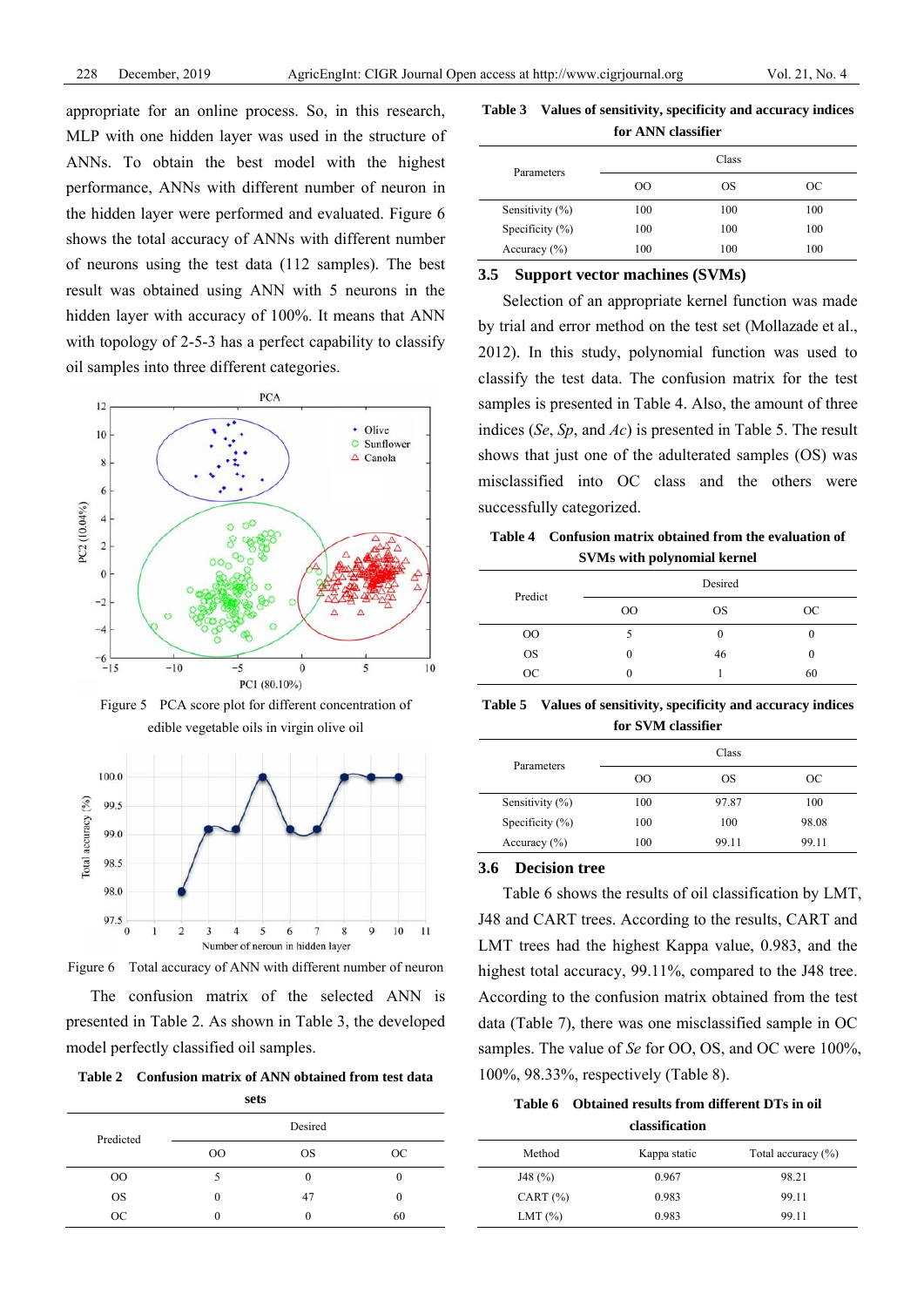# **Table 7 Confusion matrix for classification oil using CART**

|           | method   |           |           |
|-----------|----------|-----------|-----------|
| Predict   |          | Desired   |           |
|           | $00\,$   | <b>OS</b> | <b>OC</b> |
| $00\,$    |          | 0         |           |
| <b>OS</b> | $\theta$ | 47        |           |
| <b>OC</b> |          |           | 59        |

**Table 8 Values of sensitivity, specificity and accuracy indices for DTs classifier** 

|                     |     | Class |       |
|---------------------|-----|-------|-------|
| Parameters          | 00  | OS    | OС    |
| Sensitivity $(\% )$ | 100 | 100   | 98.33 |
| Specificity $(\% )$ | 100 | 98.46 | 98.08 |
| Accuracy $(\% )$    | 100 | 99.11 | 99.11 |

The same results were reported by Merás et al. (2018). They applied fluorescence spectroscopy combined with second-order chemometric methods for the detection of adulteration in extra virgin olive oil (Merás et al., 2018). Complexity and being expensive are the main disadvantages of this method. Georgouli et al. (2017) worked on the detection of adulteration of extra virgin olive oil using mid infrared and Raman spectroscopic data (Georgouli et al., 2017). They reported that about 80% and 75% overall mean classification rate has been obtained for the classification problem with four classes (100% extra virgin olive oil; adulterated by 1%-11% hazelnut oil; adulterated by 12%-90% hazelnut oil; 100% hazelnut oil) with 82.29% for Raman and FT-IR (Fourier transform infrared) data.

### **4 Conclusion**

In the current research, four different DM techniques were applied to determine olive oil adulterated. Comparison of testing stage of these techniques showed MLP network with 2-5-3 topology, DTs with CART algorithm, and SVM classifier with polynomial function are the best classifiers. As regards, the accuracies of the methods are close together, this can be concluded that all selected techniques, presented here, have a good potential to be used to determine olive oil fraud. The PCA technique was used to compress related features and then the extracted PCs were selected as inputs of classifiers. The results yielded that ANN with topology of 2-5-3 has the best performance with accuracy of 100%.

#### **Acknowledgements**

The authors would like to thank the Department of Agricultural Machinery Engineering, Faculty of Agricultural Engineering and Technology, University of Tehran for their contributions to this study.

## **References**

- Duda, R. O., P. E. Hart, and D. G. Stork. 2012. *Pattern Classification*. New York: John Wiley & Sons.
- Flores, G., M. L. R. Del Castillo, G. P. Blanch, and M. Herraiz. 2006. Detection of the adulteration of olive oils by solid phase microextraction and multidimensional gas chromatography. *Food Chemistry*, 97(2): 336–342.
- Georgouli, K., J. M. Del Rincon, and A. Koidis. 2017. Continuous statistical modelling for rapid detection of adulteration of extra virgin olive oil using mid infrared and Raman spectroscopic data. *Food Chemistry*, 217: 735–742.
- Gurdeniz, G., and B. Ozen. 2009. Detection of adulteration of extra-virgin olive oil by chemometric analysis of mid-infrared spectral data. *Food Chemistry*, 116(2): 519–525.
- Hall, M. A. 1999. Correlation-based feature selection for machine learning. Ph.D. diss., University of Waikato.
- Kirchner, K., K. H. Tolle, and J. Krieter. 2006. Optimization of the decision tree technique applied to simulated sow herd datasets. *Computers and Electronics in Agriculture*, 50(1): 15–24.
- Merás, I. D., J. D. Manzano, D. A. Rodríguez, and A. M. de la Peña. 2018. Detection and quantification of extra virgin olive oil adulteration by means of autofluorescence excitation-emission profiles combined with multi-way classification. *Talanta*, 178: 751–762.
- Mollazade, K., M. Omid, and E. Arefi. 2012. Comparing data mining classifiers for grading raisins based on visual features. *Computers and Electronics in Agriculture*, 84(2): 124–131.
- Omid, M. 2011. Design of an expert system for sorting pistachio nuts through decision tree and fuzzy logic classifier. *Expert Systems with Applications*, 38(4): 4339–4347.
- Ou, G., R. Hu, L. Zhang, P. Li, X. Luo, and Z. Zhang. 2015. Advanced detection methods for traceability of origin and authenticity of olive oils. *Analytical Methods*, 7(14): 5731–5739.
- Rashvand, M., M. Omid, H. Mobli, and M. S. Firouz. 2016. Adulteration detection in olive oil using dielectric technique and data mining. *Sensing and Bio-Sensing Research*, 11(1): 33–36.
- Rohman, A., and Y. C. Man. 2010. Fourier transform infrared (FTIR) spectroscopy for analysis of extra virgin olive oil adulterated with palm oil. *Food Research International*, 43(3): 886–892.
- Soltani, M., M. Omid, and R. Alimardani. 2015. Egg quality